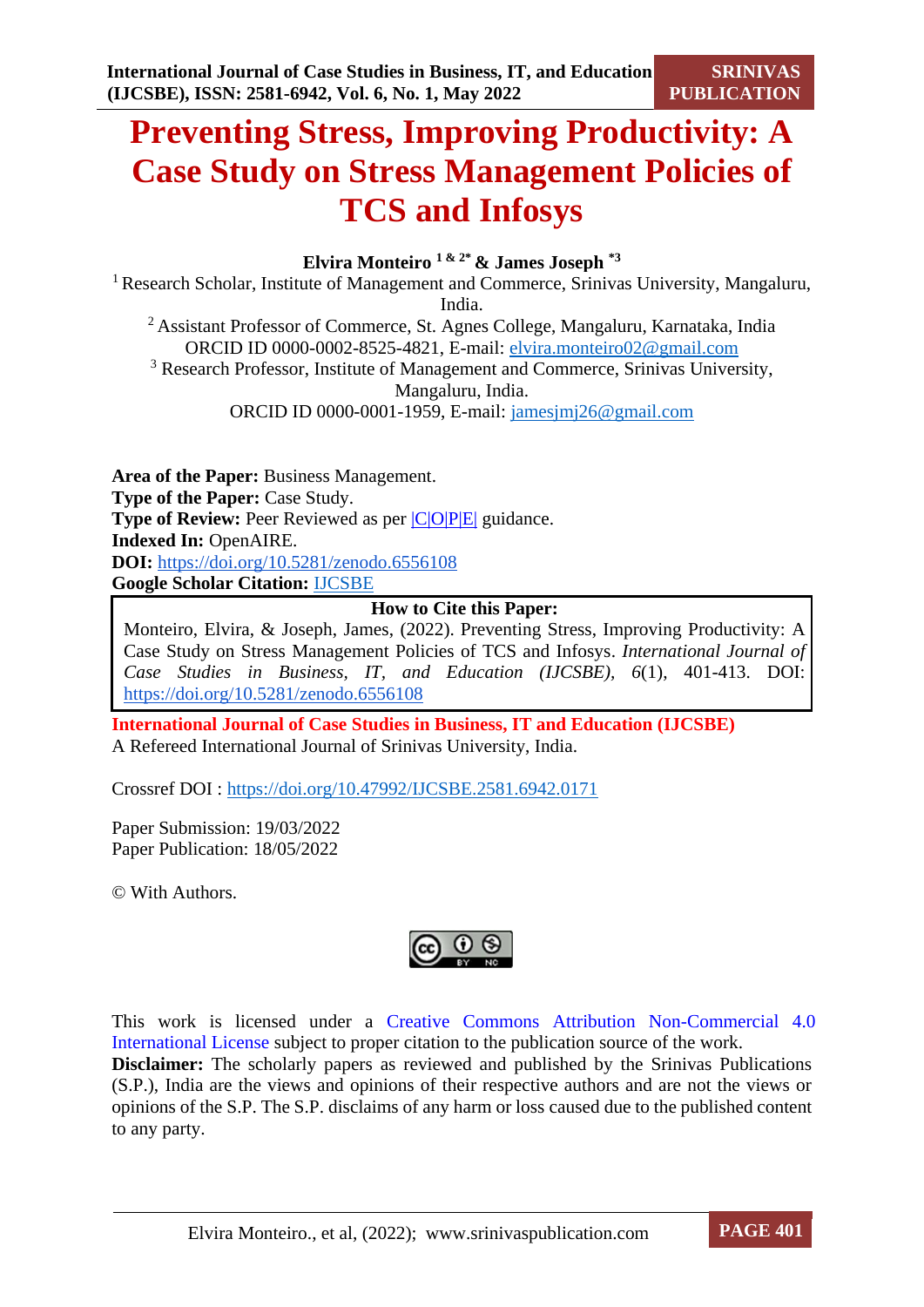## **Preventing Stress, Improving Productivity: A Case Study on Stress Management Policies of TCS and Infosys**

## **Elvira Monteiro 1 & 2\* & James Joseph \*3**

<sup>1</sup> Research Scholar, Institute of Management and Commerce, Srinivas University, Mangaluru, India.

<sup>2</sup> Assistant Professor of Commerce, St. Agnes College, Mangaluru, Karnataka, India ORCID ID 0000-0002-8525-4821, E-mail: [elvira.monteiro02@gmail.com](mailto:elvira.monteiro02@gmail.com) <sup>3</sup> Research Professor, Institute of Management and Commerce, Srinivas University,

Mangaluru, India.

ORCID ID 0000-0001-1959, E-mail: [jamesjmj26@gmail.com](mailto:jamesjmj26@gmail.com)

## **ABSTRACT**

*Purpose: Stress is the body's physical or mental reaction to adversity. It has become more prevalent because of dynamic social factors and changing lifestyle demands. Physical, mental, and behavioural changes occur as physiological responses to an external condition. Stress is a part of everyone's life, and IT professionals are no exception. Individuals working in the information technology field are under more stress because they are target-driven and expected to deliver results. As technology and new-age facilities become more widely available, this pressure will increase. As a result, the industry has confronted the issue rather than avoided it. It is a positive sign because it could add significant value to the industry. This paper has attempted to study the stress management strategies adopted by TCS and Infosys.*

**Methodology:** *To meet the objective of the paper, secondary sources of data which included books, journals, articles, Google Scholar, newspapers and websites are used.*

**Findings:** *According to the findings, Infosys and TCS have well-designed coping strategies at the organisational level. Strong management strategies are also likely to reduce unhealthy stress in both TCS and Infosys by increasing employee autonomy, training, working environment, time frames, career development, and support networks.*

**Originality/Value:** *This paper attempts to study the best practices adopted by TCS and Infosys' in stress management using secondary data. This research will enable the management of both TCS and Infosys to redesign their policies and strategies to reduce the existing high employee attrition and encourage productivity improvement in the organization. Also, the study will enable the readers, researchers and practitioners (HR Managers) to have a professional approach in addressing the critical issue of employee attrition focusing on stress management.* **Paper Type:** *Case Study*.

**Keywords:** Stress, Stress Management Interventions, Stress Management Policies, TCS & Infosys, IT employees, SWOC Analysis

#### **1. INTRODUCTION :**

One of the most significant psychological hazards in the workplace is stress. It results from economic, social, physical, and emotional factors that require a change in response. Employees' mental well-being continues to suffer because of a lack of fostering and an encouraging environment, which manifests in physical ill-health. People subjected to extreme pressures and expectations experience stress. Stress causes wear and tear on an individual mind and body as they attempt to address the changing atmosphere [1]. Job stress is the harmful responses employees may have when their job requirements and capabilities do not match. Furthermore, as job stress, high demands, and tight deadlines increase, employees become more prone to workplace depression and anxiety.IT workers are most likely to experience stress. Stress is a complicated aspect of a person's life for which there is no simple solution. In general, it is a state of pressure or tension on an individual that impacts health and performance at work [2].

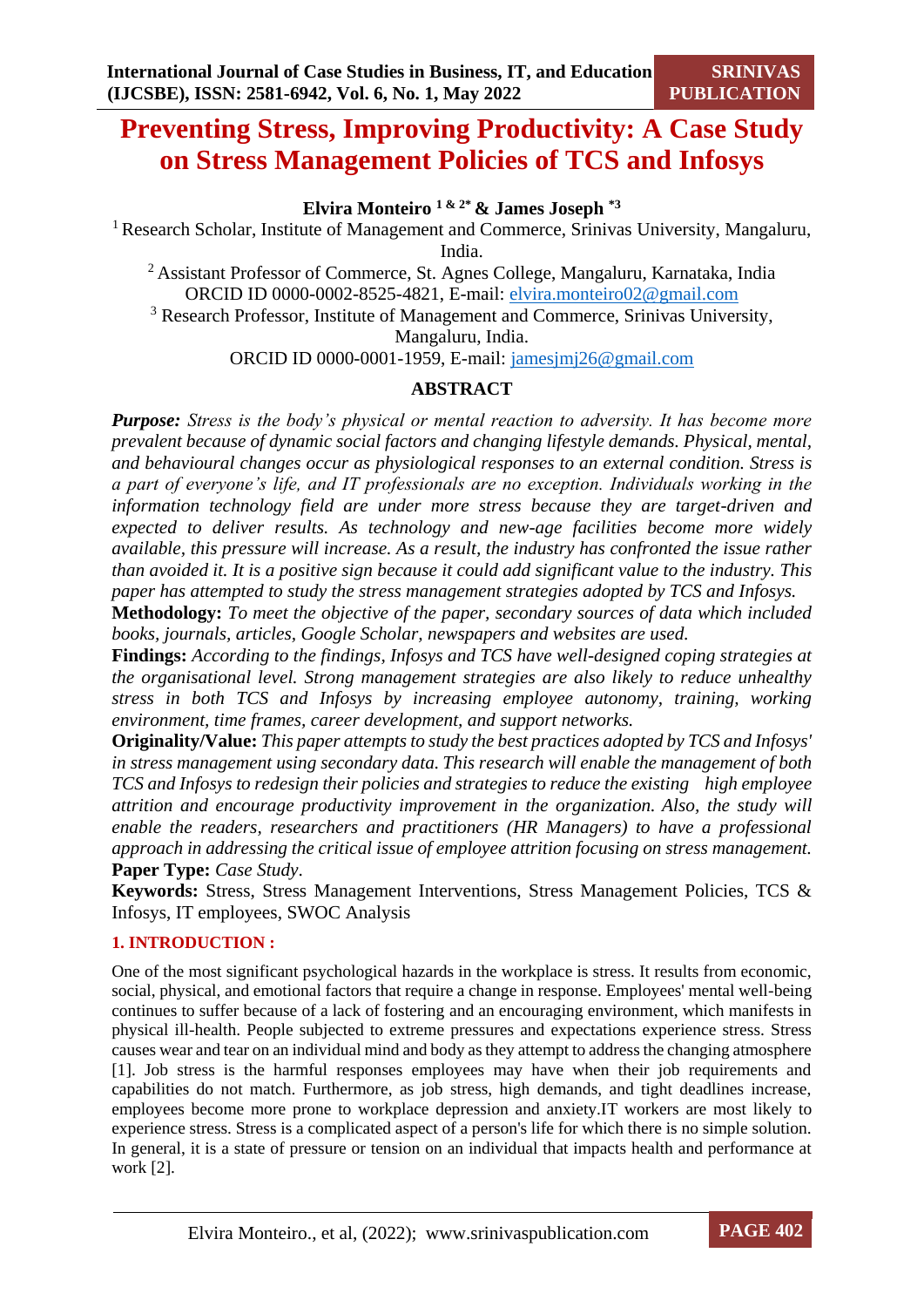#### **International Journal of Case Studies in Business, IT, and Education (IJCSBE), ISSN: 2581-6942, Vol. 6, No. 1, May 2022 SRINIVAS PUBLICATION**

Workplaces can reduce absenteeism, increase productivity and revenue by promoting employees' mental health. Companies have recognized the negative impact of workplace stress and have redefined their human resource policies to improve employees' work-life balance. Indian organizations are forced to prioritize stress management issues as the global corporate world is highly competitive. Organizations are investing heavily in stress management techniques because they are critical to their long-term survival and growth [3]. Companies have also begun to support their employees' mental health and well-being. Stress Management is a collection of various techniques which aim to control a person's stress level as they progress. In the business world, it is a necessary approach. Communication among managers aids them in achieving their work-related objectives. Employee recognition and honouring raise the level of exercise and promote values [4]. It is possible to avoid job stress, and the first step toward reducing it is identifying possible stressful situations for employees. Primary, secondary, and tertiary interventions are three effective interventions that reduce job stress [5].

| <b>S. No.</b>  | <b>Types of Interventions</b>                                                                                                        | <b>Focus</b>                                                       | <b>Examples</b>                                                                                                                                                                                                                                                                                                                                                                                                                                                                                                                                                                                                                 |
|----------------|--------------------------------------------------------------------------------------------------------------------------------------|--------------------------------------------------------------------|---------------------------------------------------------------------------------------------------------------------------------------------------------------------------------------------------------------------------------------------------------------------------------------------------------------------------------------------------------------------------------------------------------------------------------------------------------------------------------------------------------------------------------------------------------------------------------------------------------------------------------|
| 1              | Primary - proactive stress-reduction<br>measures that eliminate or reduce<br>potential stressors                                     | Physical<br>and<br>mental stressors<br>at work                     | • Adapting to new working<br>conditions<br>• Allowing employees to take<br>breaks and take naps<br>• Increased<br>employee<br>involvement in decision-making<br>and work planning.<br>$\bullet$ Expanding<br>the<br>time<br>and<br>resources available to complete<br>specific job tasks<br>• Matching<br>employee<br>qualifications and skills to job<br>requirements<br>Establishing a clear path for<br>advancement and reward<br>Getting rid of physical dangers<br>• Implementing strategies<br>to<br>reduce worker exposure to hazards<br>at work<br>• Encouragement of the use of<br>protective<br>personal<br>equipment |
| $\overline{2}$ | Secondary - These programmes are<br>designed to help workers cope with<br>stress and recognise stress-related<br>symptoms early on.  | changing<br>how<br>employees<br>perceive<br>and<br>react to stress | (PPE).<br>$\bullet$ Employee<br>education<br>and<br>training<br>• Cognitive-behavioural therapy<br>(CBT) training for employees<br>• Constantly monitoring for high<br>blood<br>pressure<br>and<br>stress<br>symptoms.                                                                                                                                                                                                                                                                                                                                                                                                          |
| 3              | Tertiary - These are reactive in<br>nature, to reduce the effects of<br>stress-related problems after they<br>have already occurred. | workers<br>who<br>have been in a<br>stressful<br>environment.      | • Assisting those who have been<br>affected with medical treatment<br>employee<br>assistance<br>and<br>programmes.<br>• Modifications and redesigns of<br>the workplace are part of the<br>return-to-work plans.<br>$S_{\text{out}}$ $\Lambda$ wthou                                                                                                                                                                                                                                                                                                                                                                            |

**Table 1:** Stress Management Interventions

Source: Author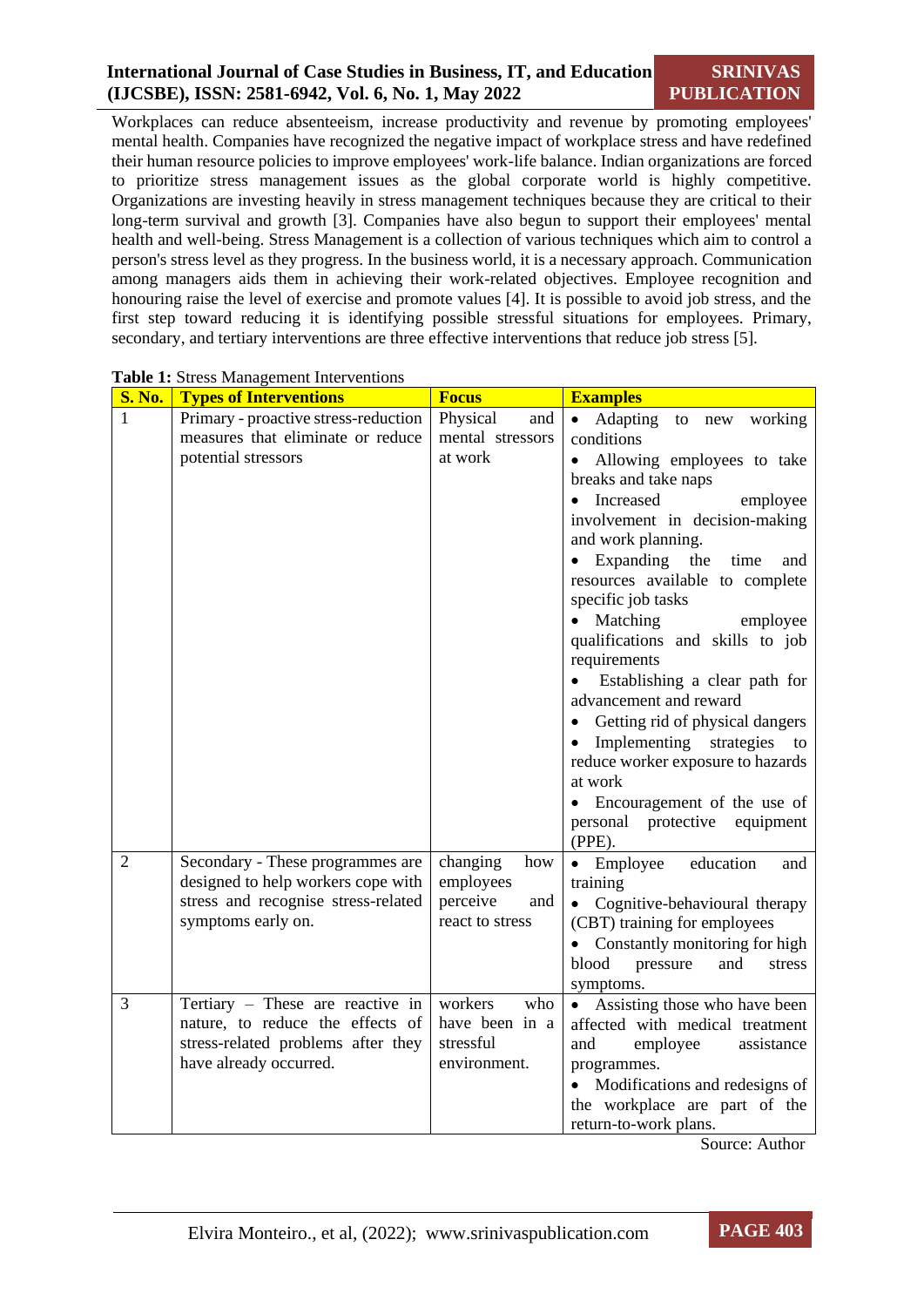#### **2. REVIEW OF LITERATURE :**

Some scholarly papers on stress and stress management policies are shown in the following table No.2, along with input and references:

|  | <b>Table 2:</b> Related publication on stress and stress management interventions by different authors [6-15] |  |
|--|---------------------------------------------------------------------------------------------------------------|--|

| S.             | <b>Contribution</b>                                                                         | <b>Reference</b>        |
|----------------|---------------------------------------------------------------------------------------------|-------------------------|
| No.            |                                                                                             |                         |
| $\mathbf{1}$   | IT professionals face a significant amount of work stress caused by a heavy                 | Dhar<br>$\&$            |
|                | workload, insufficient staff, and role ambiguity that interferes with their family<br>life. | Dhar                    |
| $\overline{2}$ | Motivation is a key factor in companies. It plays a significant role in lowering            | $(2010)$ . [6]<br>Kumar |
|                | work stress and improving job satisfaction. Hence it is essential to reduce job             | $(2011)$ . [7]          |
|                | stress and increase job satisfaction to promote development in all the areas.               |                         |
| $\overline{3}$ | Employers must place a greater emphasis on job stress and related matters.                  | Kinnunen-               |
|                | Collaboration with health services is the simplest way to accomplish this.                  | Amoroso &               |
|                | Guidelines for collaborative efforts should be developed collaboratively using              | Liira                   |
|                | existing systems that have been proven to be cost-effective.                                | $(2014)$ . [8]          |
| $\overline{4}$ | Many companies are incorporating stress management into their employee                      | Tetrick<br>$\&$         |
|                | wellness programs, emphasizing primary or secondary intervention rather than                | Winslow                 |
|                | tertiary intervention. Furthermore, there is significant evidence that                      | $(2015)$ . [9]          |
|                | organizational-level interventions in combination with individual-level                     |                         |
|                | interventions promote a positive and healthy work environment.                              |                         |
| 5              | Job stress sub-variables like role stagnation, overload, isolation, and ambiguity           | Walia<br>$\&$           |
|                | have a significant negative relationship with job involvement.                              | Narang                  |
|                |                                                                                             | $(2015)$ . [10]         |
| 6              | Although many IT companies have implemented stress management                               | Mishra, Y,              |
|                | programmes, job stress remains a significant source of employee turnover.                   | $(2016)$ . [11]         |
| $\overline{7}$ | Unfavourable working conditions are the root cause of occupational stress.                  | Singh<br>$\&$           |
|                | Such stress is even more prevalent among IT professionals, frequently                       | Sharma,                 |
|                | resulting in unpleasant and explosive situations.                                           | $(2017)$ . [12]         |
| 8              | Employee stress levels are increasing due to the constantly changing                        | Arora                   |
|                | competitive environment, technological advancements, Human resources                        | $(2019)$ . [13]         |
|                | practices, economic growth, and sustainable change. Employees are dealing                   |                         |
|                | with stress, anxiety, tension, and trauma, resulting in a decline in productivity.          |                         |
| 9              | Connectivity with family, interactions at work, scheduling, and personal                    | Wolor,<br>et            |
|                | security are the techniques that employees can use to avoid uncontrollable                  | al., (2020).            |
|                | stress. Following Government regulations and limiting exposure to news about                | $[14]$                  |
|                | the pandemic covid-19 outbreak are two ways to remain healthy.                              |                         |
| 10             | Gender, marital status, and personal circumstances influence stress perception.             | Kurian<br>$\&$          |
|                | According to the findings, gratitude and job stress have a negative association.            | Thomas                  |
|                |                                                                                             | $(2021)$ . [15]         |

#### **2.1 Research Gap:**

Tata Consultancy Services Ltd is a renowned organization in IT services, consulting, and business solutions, providing innovative and outsourced support to global corporations. The firm has a global footprint and extensive experience in various industries. TCS attrition rate is nearly 15.3% which is high compared to the average attrition rate of 8.67% in the IT industry [19-20]. Infosys is a leading company in next-generation digital consultancy services. It helps clients in over 50 nations with their business innovation. It has a 25.5 percent attrition rate [26]. The majority of Infosys employees leave in search of better opportunities and education, resulting in a negative impact on the company's reputation. It's important to emphasize that the employees leave their bosses instead of Infosys.

In the case of both TCS and Infosys, it is observed that the employee attrition rate is high (15.3% and 25.5% respectively) compared to other organizations in the same sector. Hence there exists an immediate need to study the best practices adopted by TCS and Infosys to reduce the high attrition by

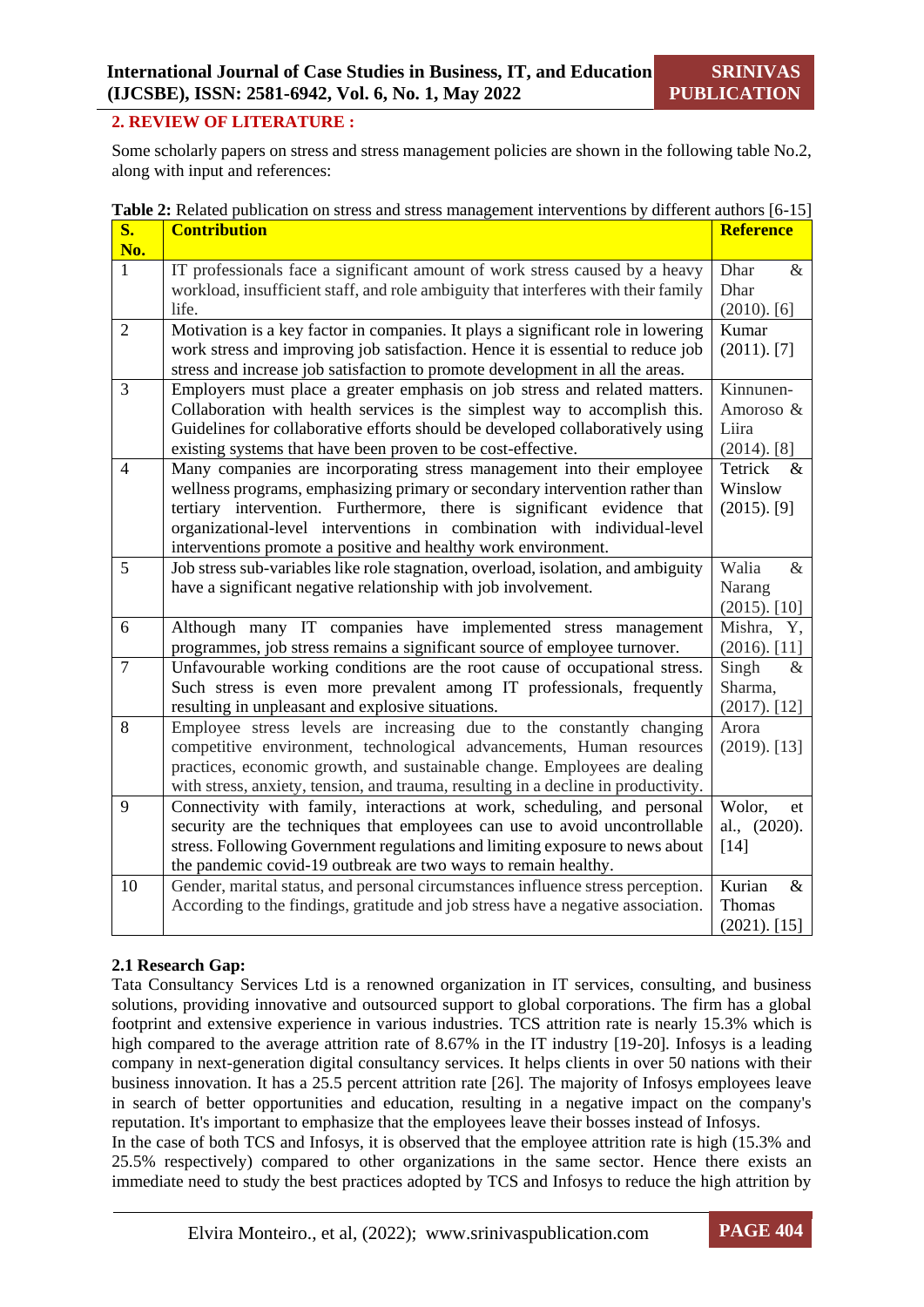focusing on stress management policies and interventions.

#### **2.2 Research Agenda:**

The study focuses on TCS and Infosys, the two leading software companies in the IT sector. This paper analyses the overview, strengths, weaknesses, opportunities, challenges, and stress management policies and interventions adopted to reduce the stress level of its employees and the company's high attrition rates.

#### **3. OBJECTIVES OF THE STUDY :**

- (1) To carry out SWOC analysis of Tata Consultancy Services
- (2) To study the best practices adopted by TCS towards stress management
- (3) To carry out SWOC analysis of Infosys.
- (4) To study the best practices adopted by Infosys towards stress management
- (5) To suggest strategies to be formulated by Infosys and TCS to reduce the stress level of employees

#### **4. RESEARCH METHODOLOGY :**

The present study is conducted by collecting secondary data and using published sources. This article discusses TCS and Infosys' stress management strategies. A detailed evaluation is presented using information gathered from journal articles from Google Scholar, newspapers, and business websites, including the websites of TCS and Infosys.

#### **5. OVERVIEW OF TATA CONSULTANCY SERVICES LTD (TCS) :**

Tata Consultancy Services Ltd is a renowned organization in IT services, consulting, and business solutions, providing innovative and outsourced support to global corporations. The firm has a global footprint and extensive experience in various industries. It offers a wide range of C-suite-focused services like consulting and customer support integration, digitalization, and cognitive operations. TCS offers services to North America, Latin America, the United Kingdom, Continental Europe, Asia Pacific, India, the Middle East, and Africa.

The Tata Group launched TCS as one of its divisions in 1968 formed to meet its Digital Information Processing needs and provide management consultancy services. The headquarters of the company is in Mumbai. TCS employs 285 people in 46 countries, with 147 delivery centres in 21 of them. In 1971, they embarked on their first overseas assignment. The company pioneered the logistics and distribution model for IT services with their first offshore client in 1974[16].

#### **6. SWOC ANALYSIS OF TCS :**

SWOC evaluates potential internal and external constraints, opportunities, and threats. It is a careful analysis of a job environment that enables the forecasting of emerging trends to achieve efficiency [17- 18].

| <b>Table 3.</b> SWOC Allalysis of TCS                                                                                                  |                                                                                                                                                                                                             |  |
|----------------------------------------------------------------------------------------------------------------------------------------|-------------------------------------------------------------------------------------------------------------------------------------------------------------------------------------------------------------|--|
| <b>Strengths</b>                                                                                                                       | <b>Weakness</b>                                                                                                                                                                                             |  |
| Brand name<br>$\bullet$<br>Employee strength<br>Global exposure<br>Work- life balance<br>Work environment<br>Leave policy<br>$\bullet$ | High attrition rate<br>٠<br>Lack of personalised career development<br>٠<br>Frozen Lateral Hiring<br>Deferred Increments                                                                                    |  |
|                                                                                                                                        |                                                                                                                                                                                                             |  |
| <b>Opportunities</b>                                                                                                                   | <b>Challenges</b>                                                                                                                                                                                           |  |
| Customer-centricity<br>Digital workforce collaboration<br><b>Secure Borderless Workspaces</b><br>framework                             | Dealing with layoffs<br>٠<br>Restructuring of the company<br>Ensuring employee health and happiness<br>Following the rules and regulations of the<br>Government<br>Getting used to the remote working style |  |

## **Table 3:** SWOC Analysis of TCS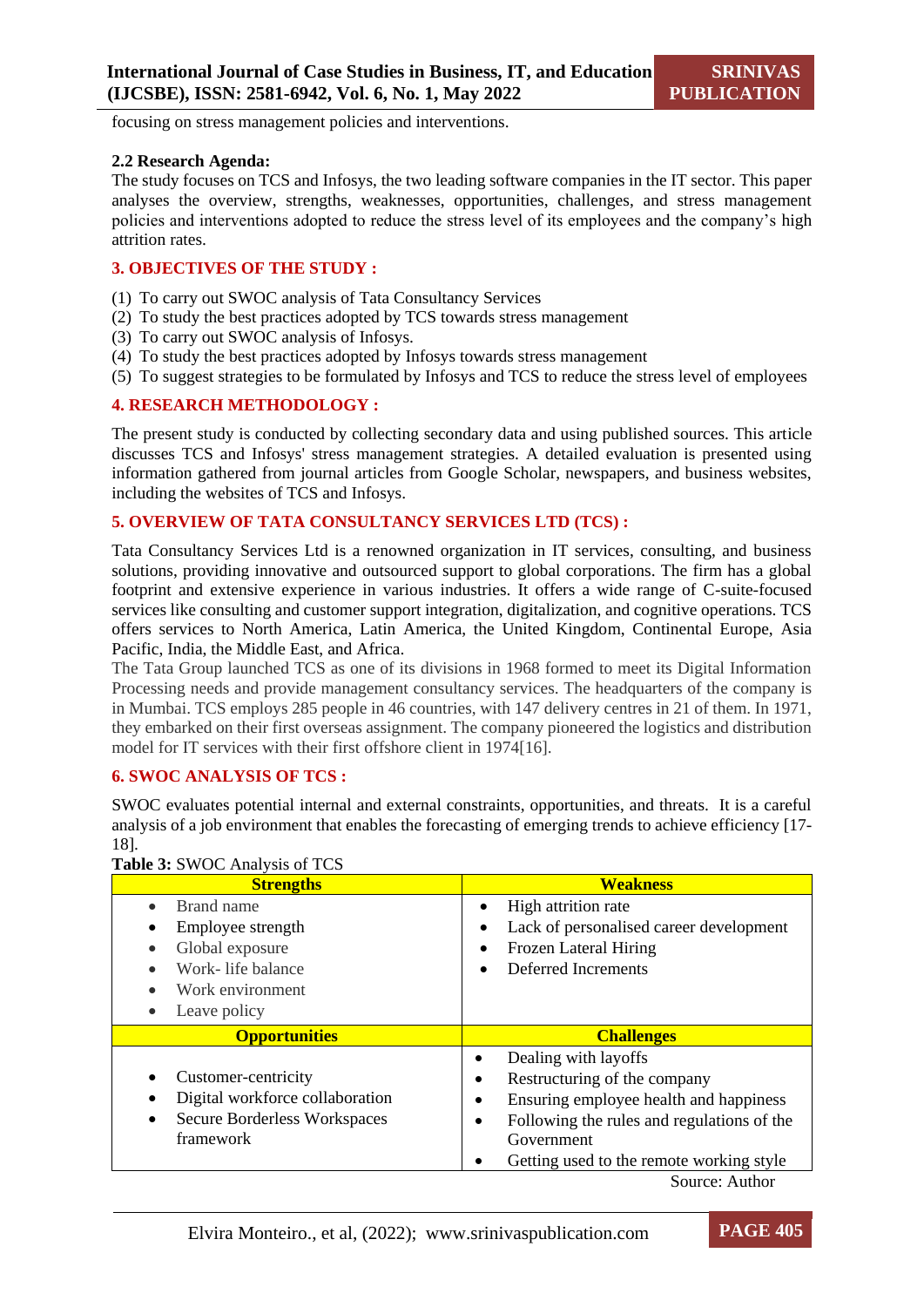#### **6.1. Strengths in TCS SWOC Analysis:**

TCS is a value-driven organization that invests in its people's success. It also empowers and encourages them to make positive contributions in their communities globally. Being associated with a brand assures the employees that they are on the right track in their careers. It also ensures job security to some extent. TCS is a top employer, employing 528,748 people from 157 different nationalities in 46 countries. It intertwines talent management and employee well-being. Focussing on wellness in the workplace improves employee health and happiness, resulting in a more vibrant, energetic, engaged, and creative employee. People prefer a company that understands its employees' needs. Extended parental leave, a support group for junior female employees, special training initiatives for experienced workers, a virtual support network on child psychology, and parenting workshops for working parents have all helped to make the workplace more employee-friendly.

#### **6.2. Weaknesses in TCS SWOC analysis:**

As a result of high industry growth and a supply squeeze, attrition has increased. TCS attrition rate is nearly 15.3% which is high compared to the average attrition rate of 8.67% in the IT industry [19-20]. The company had frozen lateral hiring due to uncertainties around COVID-19. A high number of experienced employees increases the employee cost of the company. Employee strength is more than five lakhs' employees. Thus, it is challenging to get personalized career development.

#### **6.3. Opportunities in TCS SWOC analysis:**

The customer is at the centre of TCS' organizational approach and economic decisions. Its customercentric mindset enables the company to spot trends early, capitalize on investment opportunities by making the correct investments, and manage risk while adhering to environmental and social sustainability. The Secure Borderless Workspaces framework is not a reaction to a crisis but rather a fresh start. It includes increasing the value through a pool of talent and other production factors, contribution towards employee well-being, and the emergence of a more sustainable environment beyond the organization. As a result of recent changes, work, the workplace, and the workforce have all transformed. TCS's transformation journey must prioritize the employee experience. The future work models must plan for efficiency and creativity. To achieve a successful digital workplace transformation, the company must humanize technologies to allow work to flow seamlessly without increasing productivity costs or causing employee fatigue.

#### **6.4. Challenges in TCS SWOC analysis:**

TCS is in the technology business, where technology becomes obsolete every three years. As a result, they must constantly train and retrain the existing employees. They've simultaneously immersed everyone in a legacy platform and cutting-edge technologies. As a result, maintaining workforce competency is a difficult task. Different countries have different policies during crises. It is challenging to keep track of the changes while ensuring that the company is compliant. Managing job cuts, streamlining organizations, making important business decisions, helping to ensure a healthy work environment, complying with regulatory requirements, and adjusting to a newer, remote style of operating are all challenges that HR is currently facing. HR managers must learn from international best practices to get through these tumultuous times and prepare their organizations for long-term transformation.

#### **7. BEST PRACTICES ADOPTED TOWARDS STRESS MANAGEMENT BY TCS :**

Work-life balance is an important consideration for TCS employees. TCS organises employee engagement programmes regularly. TCS has made stress management a part of the company's HR policy [21-23].

**7.1. TCS Cares**: TCS Cares, which was established in October 2018, is committed to TCS employees' mental and emotional well-being. The program's initial structure was based on the concepts of awareness, acceptance, comprehension, and support. TCS Cares is a program that aims to raise mental health awareness, acceptance, and understanding while also providing support through qualified counsellors and self-help resources. The purpose is to develop a work environment in which employees are more conscious of their mental well-being, better understand it, and are willing to obtain help and

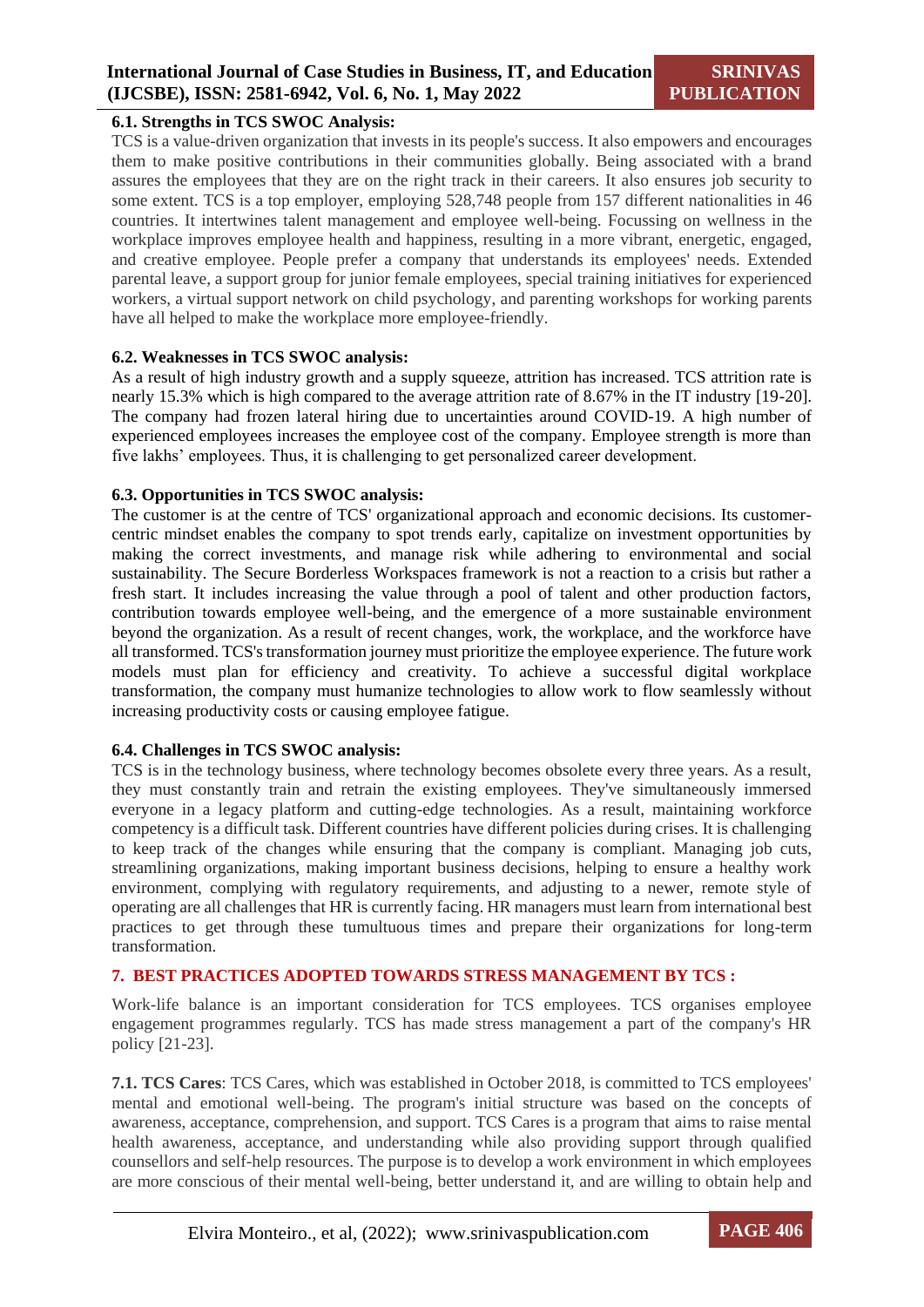assistance when needed. The program happens to foster an environment of support and assistance for others through a peer counselling initiative and the creation of safety net programs for one another.



**Fig. 1:** TCS Stress Management Policies

#### Source: Author

**7.2. Secure Borderless Workspaces (SBWS) model:** TCS launched an extensive program to ensure long-term sustainability, based on its secure borderless workspaces (SBWS) model, allowing TCS employees to work from home with minimal support from fellow employees in offices. By 2025, TCS wants only 25% of its employees to be working outside of their offices at any given time. The SBWS Ergo track helped employees better understand ergonomic pressures and how to work from home in the most comfortable position possible.

**7.3. Digital communication channels:** Communication is essential, and staying in touch with coworkers can help to alleviate stress. For its employees to communicate with co-workers and customers, TCS has created digital communication channels and collaboration platforms.

**7.4. Webinars:** Several anxiety-related webinars are held each week. They're available to all associates. Managers and leaders can participate in sessions to learn how to manage their stress and their teams with empathy. Ergonomics @ Home webinars drew over 10,000 employees each week. There were also ergonomics sessions for the employees' children. Employees can access a variety of self-help resources, such as home ergonomic postures and workstation stretches, ergonomics and wellbeing blogs, and an ergo self-assessment survey. Since its formation, SBWS has expanded to over 27,000 employees.

**7.5. Health Insurance Policy:** The IT services company provides insurance coverage for hospital treatment for mental health issues to all its staff as part of its employee health insurance plan. In FY 2021, employee health and well-being remained a top priority. In addition to providing industry-leading healthcare benefits, the company has also created several programs to assist employees in receiving prompt medical attention. Ambulances, hospitalisation support, health care services, and a medical helpline were provided to TCS employees in India through partnerships with well-known healthcare companies.

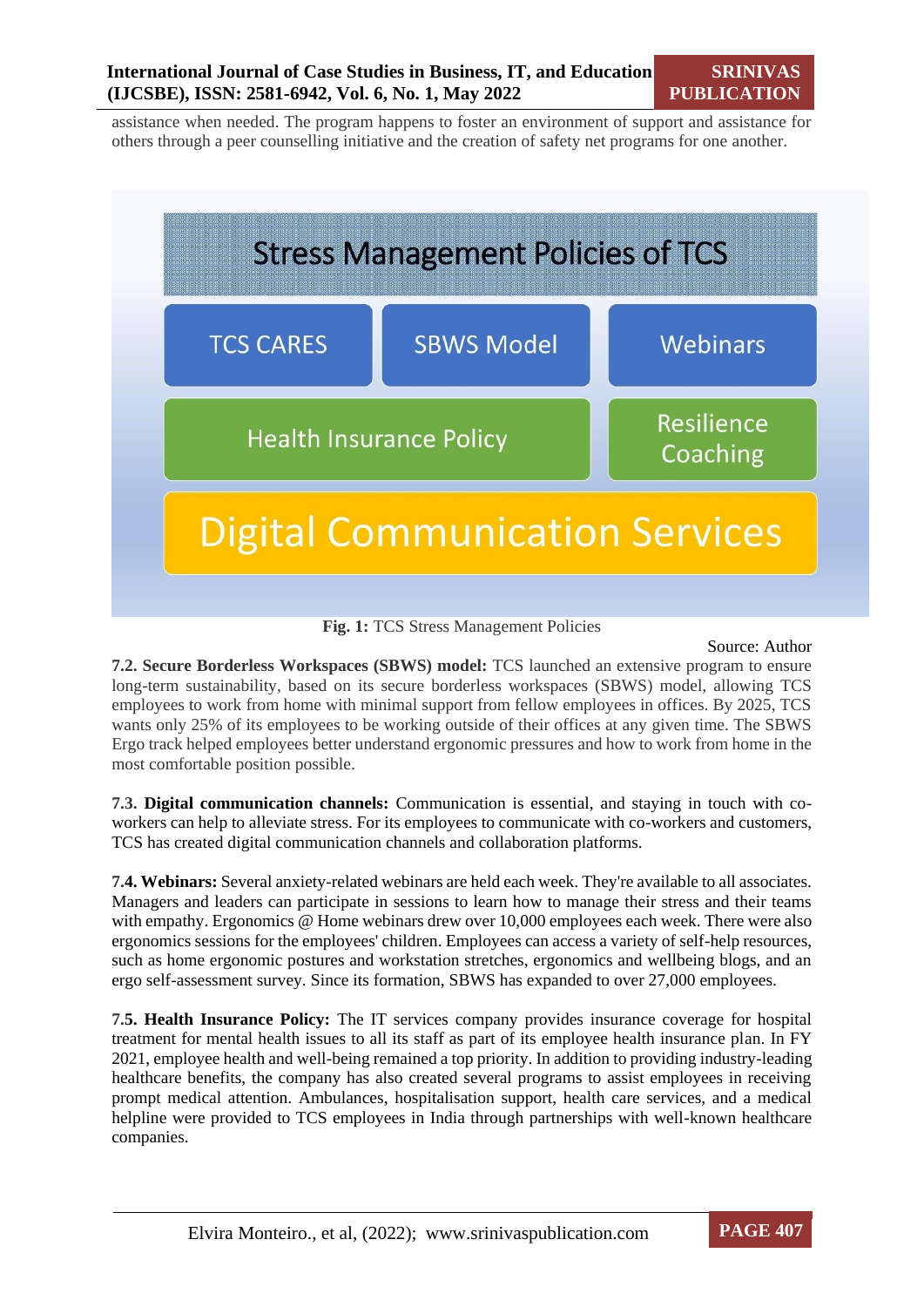**7.6. Resilience Coaching:** Another TCS initiative for managers is Resilience Coaching. This initiative allows them to act as a mentor while interacting with co-workers, interact better, cope with situations better, and emerge stronger. During the pandemic, the Company has launched a variety of measures to support employees and their families, and their physical and emotional well-being remains a top priority. To provide emotional and physiological support to all of its employees, TCS has invested in healthcare counselling services, emergency services, and first-line Covid Care Facilities on its premises. It has transformed employee engagement at the organization, with virtual technologies embracing our diverse workforce and trying to bridge geographical divides. The #OneTCS channel hosted inspirational leaders' programs, mental health experts, virtual town halls, and a global talent hunt competition to boost employee morale.

**7.7. Digital well- being:** TCS tries to be proactive in employee support. As mental health of the employees is a top priority for TCS HR, it has approached the BBSS research team for various studies, including job stressors and job performance among customer services teams, individual efficiency and wellbeing, and the link between perceived work engagement and extrinsic and intrinsic performance measures.

'T' now works as a Workplace Well-Being Digital Companion App, with measurements and interventions to reduce workplace stress. Other behavioural change interventions, such as a healthier life, better relationships, personal fulfilment, and wellness behavioural patterns of interest, can also be enabled by 'T'. The letter 'T' is used in numerous situations, including the treatment of depression.

### **8. OVERVIEW OF INFOSYS LTD :**

Infosys is a leading company in next-generation digital consultancy services. It helps clients in over 50 nations with their business innovation. The company guides its clients through their digital journey, with over four decades of experience managing large enterprise systems and services. It accomplished this by providing an AI-powered core that assists with transformation quality administration prioritization. In addition, Infosys offers agile technology at scale, making it possible for the company to achieve high levels of performance and customer satisfaction.

In 1981, Mr. N.R. Narayana Murthy founded Infosys Ltd, India's second-largest software exporter, as Infosys Consultants Pvt. Ltd in Karnataka. Seven people with a US\$250 investment founded the company. In 1992, the company became the first Indian public limited company to be listed on the NASDAQ. The Government of India has awarded Infosys with National Award for Excellence in Corporate Governance consistently in 2001, 2002, and 2003 [24].

#### **9. SWOC ANALYSIS OF INFOSYS :**

**Table 4:** SWOC Analysis of Infosys

| <b>Strengths</b>                          | <b>Weakness</b>                         |
|-------------------------------------------|-----------------------------------------|
| <b>Brand Value</b><br>$\bullet$           | High attrition rate                     |
| Low Expenditure for Salaries<br>$\bullet$ | Conservativeness in a very              |
| <b>Training Programmes for Employees</b>  | competitive field                       |
| Infrastructure                            | Salary freeze policy                    |
| High focus on Innovation                  | Inexperienced people                    |
| <b>Opportunities</b>                      | <b>Challenges</b>                       |
| Emerging technology                       | Improve employee morale                 |
|                                           |                                         |
| Pricing power and cost optimisation       | Create a readily deployable talent pool |
| <b>Focusing On Emerging Markets</b>       | Role enabling based on competencies     |
|                                           | Keep employees motivated                |

Source: Author

#### **9.1. Strengths in Infosys:**

The business has a strong brand and is a pioneer in the IT industry, offering end-to-end world-class business solutions. The company has a sizable cash reserve and has placed a strong emphasis on innovation and the development of new technology since its inception. Infosys is one of those companies that provides a positive work environment for its employees. Infosys has spent time deciding

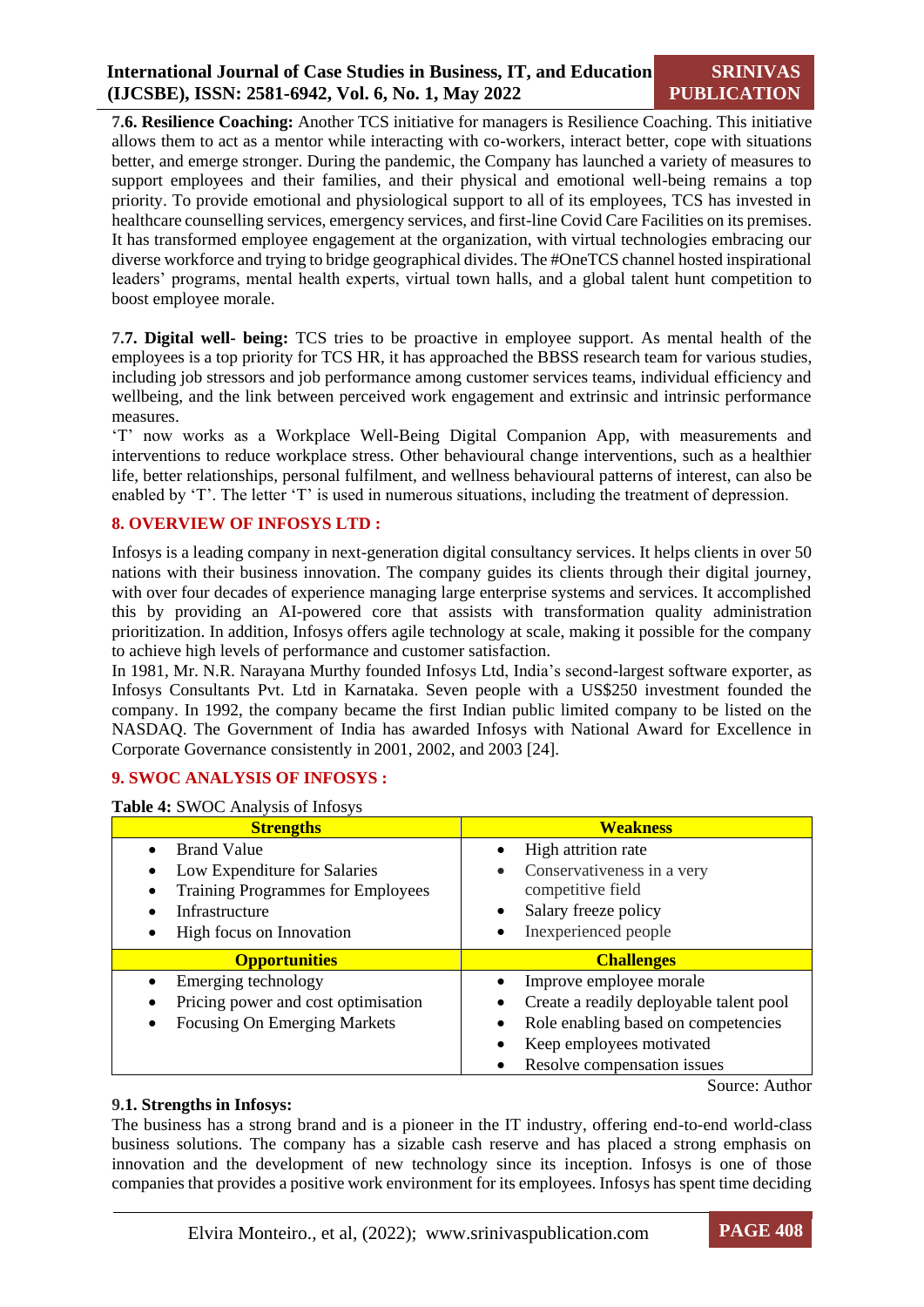on infrastructure ranging from small cubicles to large offices. Its ethics and values are also well-known among its peers. Employees at Infosys Inc. receive ongoing training and development, resulting in a creative and motivated workforce.

#### **9.2. Weaknesses in Infosys:**

Many Indian IT firms, including Infosys, have a high employee turnover rate. A company's reputation suffers when attrition rates are high. It has a 25.5 percent attrition rate [25]. The majority of Infosys employees leave in search of better opportunities and education, resulting in a negative impact on the company's reputation.

It's important to emphasize that the employees leave their bosses instead of Infosys. Infosys' upper management lacks organizational and operational clarity. Because of issues among higher-ranking personnel, the organization is rigid and opaque [26]. Because of its salary freeze policy, it has the highest attrition rate among its industry rivals [27].

#### **9.3. Opportunities in Infosys SWOC analysis:**

Infosys should concentrate on emerging markets that are assumed to be profitable in the future for IT services and consulting firms. It should seize opportunities as they present themselves. It has taken significant steps to capitalize on technological innovations, which provide new revenue opportunities for IT services companies. Infosys' main competitive advantages include pricing power and cost-cutting [28]. Infosys can support the government in digitizing its operations, which is its top priority.

#### **9.4. Challenges in Infosys SWOC analysis:**

Infosys and other Indian IT firms enjoy a significant cost-cutting edge, but growing wages in India are pressurizing them. Infosys has to keep up with wage inflation to keep its technical workforce. These actions impact the company's profit margins. The company competes for skilled people with other IT organizations worldwide because India has a highly-skilled but low-cost labour force. It has the potential to raise wages and make retaining qualified workers more difficult. Over 500 middle-level executives have left the company in the last year. Even the minor issues are interfered with by the founders. Junior managers have less freedom to use their authority and ideas for any actions under their control.

#### **10. BEST PRACTICES ADOPTED TOWARDS STRESS MANAGEMENT BY INFOSYS :**

Over the last few years, the IT industry has placed a greater emphasis on employee health and wellbeing. The organizations have increased their commitment to enabling a healthy workforce. Infosys realized this need early on and embarked on the path. The Employee Relations team at Infosys handles initiatives that need continual employee involvement. Their research discovered significant evidence of the early onset of physical, mental, and psychosomatic illness in a younger generation. Heart problems, high blood pressure, melancholy and mental disorders, suicide attempts, and marital strife resulted from a sedentary lifestyle combined with excessive work pressure and stress. Medical studies supported the majority findings, demonstrating that aggressive early interventions, such as early detection, treatment options, and lifestyle changes, can significantly improve an individual's active working-age while affecting workplace productivity. HALE, or Infosys' Health Assessment and Lifestyle Enrichment plan, is the result of a focus on the company's commitment to providing emotional value to employees and its commitment to its core principles. HALE, a non-monetary benefit provided to all Infoscions, has aided in achieving business objectives and has established itself as a highly regarded engagement tool, earning many industry accolades.

HALE has been a game-changer in employee health, employee wellbeing, encouraging leisure, and developing and maintaining a healthy workforce that can balance work and personal life since its inception [29-31]. The following are the main activities that fall under the purview of the HALE program:

| <b>HALE</b> initiative at Infosys | <b>Activities</b>                                                        |
|-----------------------------------|--------------------------------------------------------------------------|
| <b>HALE Hotline</b>               | In times of crisis, it offers professional counselling. A 24-hour, 365-  |
|                                   | day-a-year hotline has been established, whereby dialling in provides    |
|                                   | immediate access to a skilled specialist. Each place has its local phone |

#### **Table 5:** HALE initiatives at Infosys

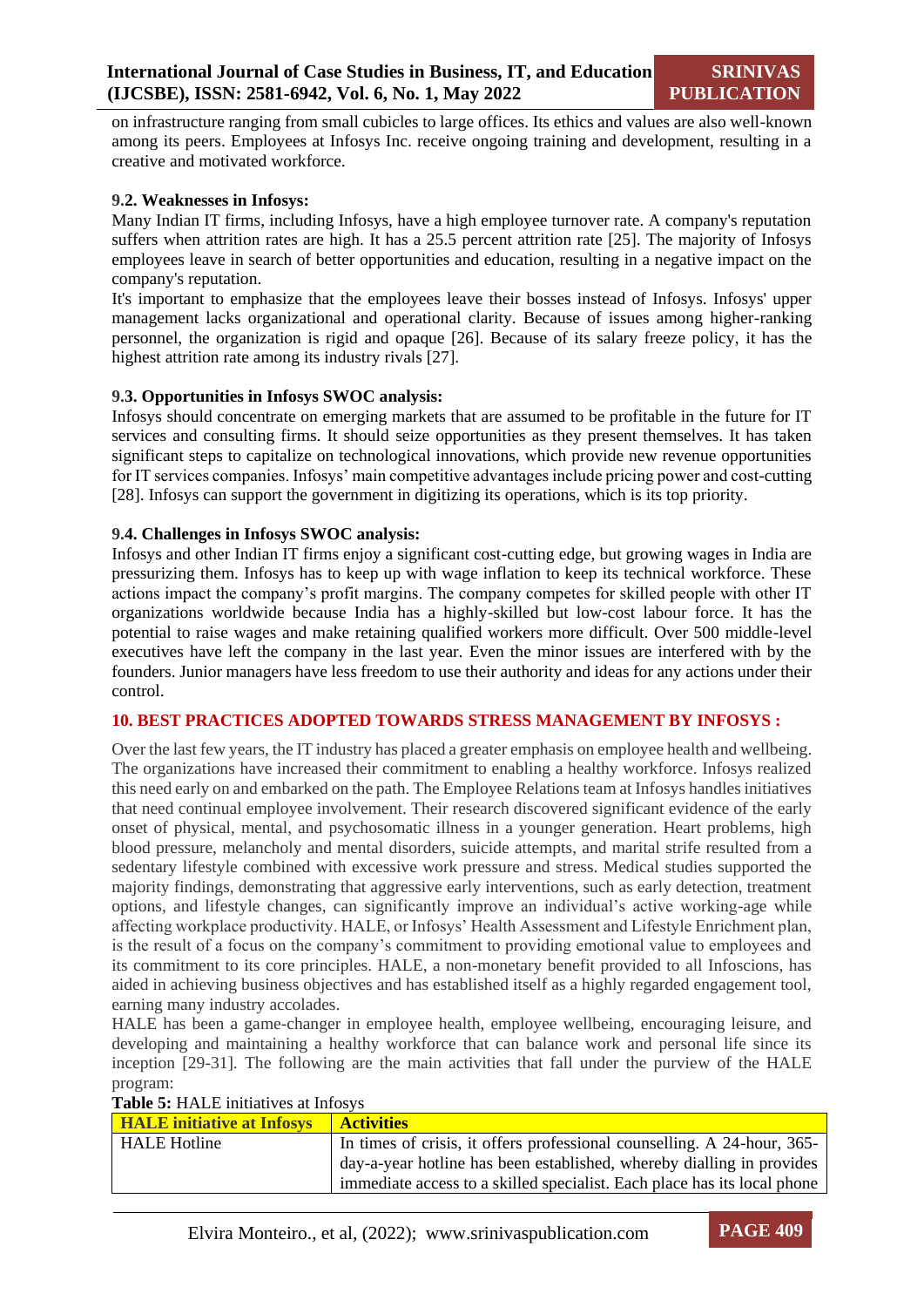**SRINIVAS PUBLICATION**

|                           | number. The hotline programme has helped people with major mental                                                                                                                                                                                                                                                                                                                                                                                                                                                                                                                                                                                                                                                                                                                                                                                                |
|---------------------------|------------------------------------------------------------------------------------------------------------------------------------------------------------------------------------------------------------------------------------------------------------------------------------------------------------------------------------------------------------------------------------------------------------------------------------------------------------------------------------------------------------------------------------------------------------------------------------------------------------------------------------------------------------------------------------------------------------------------------------------------------------------------------------------------------------------------------------------------------------------|
|                           | depression, substance misuse, attempted suicides, and relationship                                                                                                                                                                                                                                                                                                                                                                                                                                                                                                                                                                                                                                                                                                                                                                                               |
|                           | problems, among other things.                                                                                                                                                                                                                                                                                                                                                                                                                                                                                                                                                                                                                                                                                                                                                                                                                                    |
| <b>Stress Audit Tool</b>  | This self-awareness online tool (questionnaire) supports employees in                                                                                                                                                                                                                                                                                                                                                                                                                                                                                                                                                                                                                                                                                                                                                                                            |
|                           | assessing their stress levels and, as a result, seeking help or taking                                                                                                                                                                                                                                                                                                                                                                                                                                                                                                                                                                                                                                                                                                                                                                                           |
|                           | suitable measures to enhance their mental health based on the results.                                                                                                                                                                                                                                                                                                                                                                                                                                                                                                                                                                                                                                                                                                                                                                                           |
| <b>Expert Talks</b>       | Experts are called to speak on specific health and wellness topics to<br>promote employee health and well-being. Employees can also<br>communicate with counsellors via online chat. Infosys adopts a<br>segmentation method, to have concentrated sessions for the target<br>population—in this case, millennials, family members, and women.                                                                                                                                                                                                                                                                                                                                                                                                                                                                                                                   |
| <b>Manager Enablement</b> | Managers are given awareness seminars and mailings to improve the                                                                                                                                                                                                                                                                                                                                                                                                                                                                                                                                                                                                                                                                                                                                                                                                |
|                           | team wellness quotient, resulting in a reduction in employee stress<br>levels.                                                                                                                                                                                                                                                                                                                                                                                                                                                                                                                                                                                                                                                                                                                                                                                   |
| <b>Wellness Podcasts</b>  | Employees have access to a variety of emotional wellness workshops                                                                                                                                                                                                                                                                                                                                                                                                                                                                                                                                                                                                                                                                                                                                                                                               |
|                           | that they can listen to at any time. Work-life balance, living with stress                                                                                                                                                                                                                                                                                                                                                                                                                                                                                                                                                                                                                                                                                                                                                                                       |
|                           | and anxiety, and the importance of mental health are among the topics                                                                                                                                                                                                                                                                                                                                                                                                                                                                                                                                                                                                                                                                                                                                                                                            |
|                           | covered in these podcasts.                                                                                                                                                                                                                                                                                                                                                                                                                                                                                                                                                                                                                                                                                                                                                                                                                                       |
| <b>Wellness Coach</b>     | Wellness Coaches have licenced psychologists that interact with<br>clients through a centralised platform. These counsellors come to<br>campus regularly to meet with employees and conduct in-person<br>consultations. Organizations only receive a consolidated view, which<br>allows us to provide intervention                                                                                                                                                                                                                                                                                                                                                                                                                                                                                                                                               |
| Infy Ikigai               | Infosys has launched 'The Infy Ikigai' — your reason to be — an<br>initiative that will aid the company and its teams in remaining resilient<br>even in the face of adversity. This includes the following:<br>Creating a culture where leaders and managers lead by<br>example when it comes to concentrating on their mental health<br>and prioritising work-life balance when everything else in<br>their lives seems to be out of whack.<br>No meetings/no calls day, with wellness hours dedicated to<br>$\bullet$<br>self-care.<br>To alleviate mental stress caused by repetitive chores such as<br>status reporting, etc. Multiple operational activities were<br>automated.<br>Weekly expert talks by professionals emphasise the need for<br>digital boundaries, stress management, resilience building,<br>and handling dual duties at home and work. |

Source: Author

## **11. FINDINGS :**

- (1) TCS Cares and Wellbeing have been successful in fostering a culture of psychological safety and trust
- (2) Using counselling and self-help resources has increased by 35% year over year in TCS.
- (3) A 22% rise in Emotional Well-Being Leave from the previous quarter demonstrates TCS trustworthiness [32].
- (4) Increased employee retention due to HALE activities has created a sense of belonging.
- (5) Increased productivity is an indirect help of HALE focus on employee mental and physical health.
- (6) The participants formed a stronger emotional bond due to the HALE group meetings and other discussion forums.
- (7) HALE counselling services have prevented potential suicide deaths, emotional breakdowns, and marital conflicts like marital problems.
- (8) Employees have had access to world-class medical and wellness facilities on campus due to the health check-ups, which have provided early signs of serious medical issues.

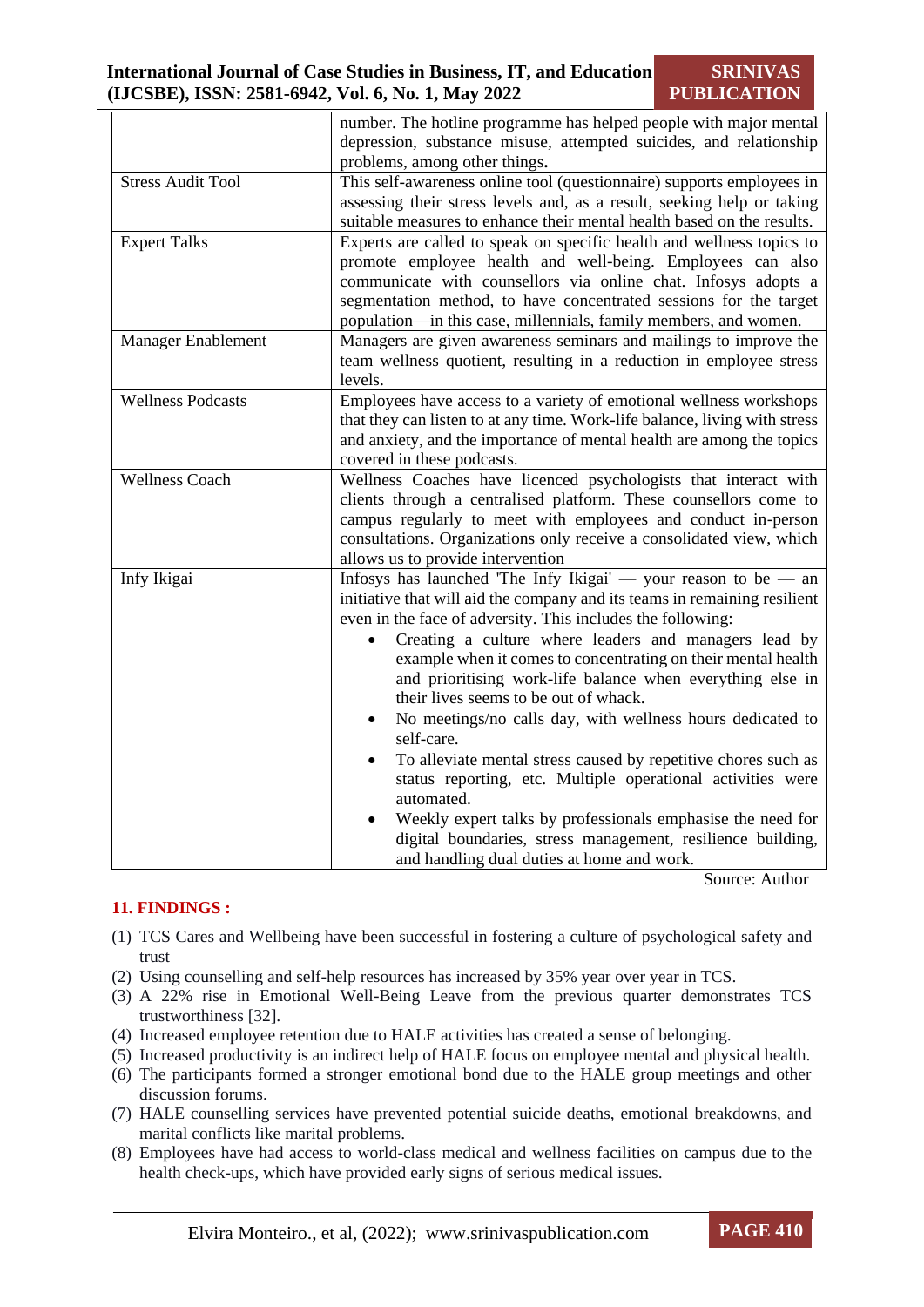(9) Meeting with professionals has improved medical awareness and information access.

(10) As a result of the leisure activity workshops, Infosys employees have taken up hobbies.

#### **12. SUGESSTIONS :**

IT sector is about human resources, how well you manage them and how much you can make them sweat [33]. Employees in the IT industry must maintain a greater accuracy over a significant period of time. A minor blunder can have detrimental consequences for the company. They require a means of coping with their stress [34]. Both Infosys and TCS companies have well-designed coping strategies at the organisational level but the attrition rate at Infosys is higher than TCS which means the employees are dissatisfied. The companies can implement the following strategies to reduce the stress level of its employees.

- (1) Companies should develop a talent engagement approach to foster a compassionate relationship with their employees.
- (2) Companies must educate managers on the importance of empathy and suggest that they treat others (including their families) with empathy. Leaders must create customized messages to the appropriate level and deliver them via the channels preferred by employees.
- (3) Digital forums can be useful for surfacing ideas at all levels and allowing employees to participate in the formulation of ideas that will help the company recover.
- (4) Create a variety of channels for employees to provide feedback on how they are dealing with the new normal. It will go a long way toward instilling a sense of worth in employees. Collaborative team sites led by managers can be an open forum to hear emotions and ideas for change.
- (5) Manager-led collaborative team sites can be an open forum for hearing emotional reactions and change ideas.

#### **13. CONCLUSION :**

According to the findings of this study, it concluded that at the organizational level, both TCS and Infosys have well-designed coping strategies. TCS places a high value on the health and well-being of its employees. It maintains its employees' mental health by attending to their emotional needs by raising awareness about mental health and well-being. The programs initiated at Infosys Technologies have significantly reduced the job stress of its employees. This systematic approach towards stress management is helping the employees to attain individual as well as organizational goals resulting in the promotion of their healthy well-being. This study will enable the management of both TCS and Infosys to redesign their policies and strategies to cope with the increasing stress management problems at their workplaces.

#### **REFERENCES :**

- [1] Raja, D. V. A. J., & Vijayakumar, V. (2017). A Study on Stress Management in Various Sectors in India. *International Journal of Management*,  $8(1)$ , 50–61. [Google Scholar](https://scholar.google.com/scholar?hl=en&as_sdt=0%2C5&q=1.%09Raja%2C+D.+V.+A.+J.%2C+%26+Vijayakumar%2C+V.+%282017%29.+A+Study+on+Stress+Management+in+Various+Sectors+in+India.+International+Journal+of+Management%2C+8%281%29.&btnG=) $\lambda$ <sup>7</sup>
- [2] Satpathy, D. I., Patnaik, D. B. C. M., & Mitra, M. B. (2014). Stress Management Modalities in It Sector. *International Journal of Management (IJM)*, *5*(1), 71-79. [Google Scholar](https://scholar.google.com/scholar?hl=en&as_sdt=0%2C5&q=2.%09Satpathy%2C+D.+I.%2C+Patnaik%2C+D.+B.+C.+M.%2C+%26+Mitra%2C+M.+B.+%282014%29.+Stress+Management+Modalities+In+It+Sector.+International+Journal+of+Management+%28IJM%29%2C+5%281%29%2C+71-79&btnG=)  $\lambda$ <sup>7</sup>
- [3] Agarwal, Ankita (2011, May 13). Stress management in Indian organizations. Knowledge Tank; Project Guru. https://www.projectguru.in/stress-management-in-indian-organizations/ Retrieved on 09/09/2021
- [4] Rajandran, K. V. R. (2019).Stress Management Techniques of ITES Employees. *International Journal of Recent Technology and Engineering(IJRTE),* 8(4),378-382. [Google Scholar](https://scholar.google.com/scholar?hl=en&as_sdt=0%2C5&q=4.%09Stress+Management+Techniques+of+ITES+Employees+Stress+Management+View+project.+International+Journal+of+Recent+Technology+and+Engineering%2C+2277%E2%80%933878.+https%3A%2F%2Fdoi.org%2F10.35940%2Fijrte.B1073.0782S419&btnG=) $\lambda$ <sup>7</sup>
- [5] Ivancevich, J. M., & Matteson, M. T. (1987). Organizational level stress management interventions: A review and recommendations. *Journal of Organizational Behaviour Management*, *8*(2), 229-248. [Google Scholar](https://scholar.google.com/scholar?hl=en&as_sdt=0%2C5&q=%5B5%5D%09Ivancevich%2C+J.+M.%2C+%26+Matteson%2C+M.+T.+%281987%29.+Organizational+level+stress+management+interventions%3A+A+review+and+recommendations.+Journal+of+Organizational+Behaviour+Management%2C+8%282%29%2C+229-248.&btnG=)  $\lambda$
- [6] Dhar, R. L., & Dhar, M. (2010). Job stress, coping process and intentions to leave: A study of information technology professionals working in India. *The Social Science Journal*, *47*(3), 560- 577. [Google Scholar](https://scholar.google.com/scholar?hl=en&as_sdt=0%2C5&q=13.%09Dhar%2C+R.+L.%2C+%26+Dhar%2C+M.+%282010%29.+Job+stress%2C+coping+process+and+intentions+to+leave%3A+A+study+of+information+technology+professionals+working+in+India.+The+Social+Science+Journal%2C+47%283%29%2C+560-577.&btnG=)s

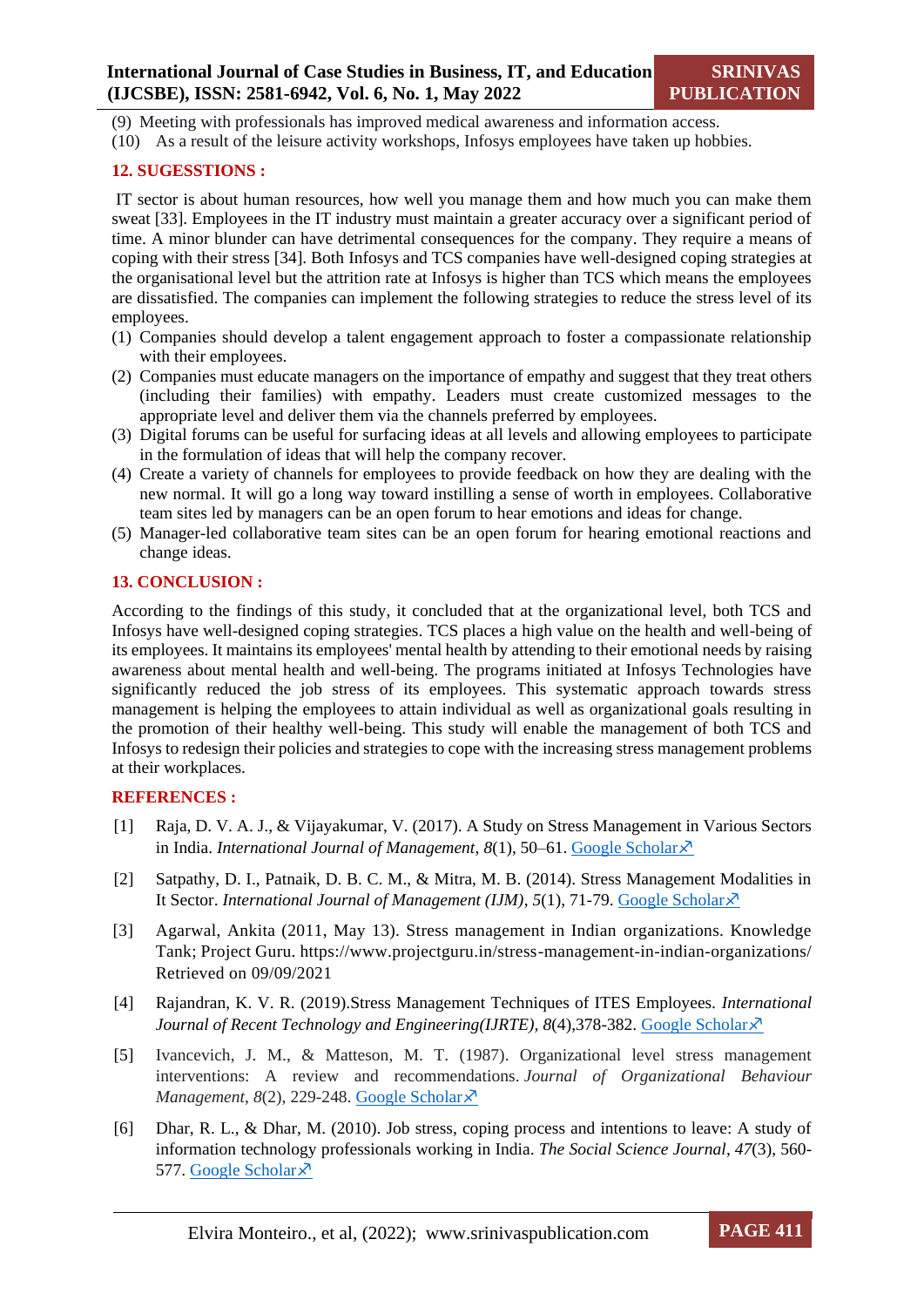- [7] Kumar, C.S. (2011). Job Stress and Job Satisfaction of IT Companies' Employees. *Management and Labour Studies*, *36*(1), 61-72. [Google Scholar](https://scholar.google.com/scholar?hl=en&as_sdt=0%2C5&q=6.%09Kumar%2C+C.+S.+%282011%29.+Job+Stress+and+Job+Satisfaction+of+IT+Companies%E2%80%99+Employees.+Management+and+Labour+Studies%2C+36%281%29%2C+61%E2%80%9372.+https%3A%2F%2Fdoi.org%2F10.1177%2F0258042X1103600104&btnG=)
- [8] Kinnunen-Amoroso, M., & Liira, J. (2014). Work-related stress management by Finnish enterprises. *Industrial health*, 52(3), 216–224. [Google Scholar](https://scholar.google.com/scholar?hl=en&as_sdt=0%2C5&q=%5B8%5D%09Kinnunen-Amoroso%2C+M.%2C+%26+Liira%2C+J.+%282014%29.+Work-related+stress+management+by+Finnish+enterprises.+Industrial+health%2C+52%283%29%2C+216%E2%80%93224.&btnG=)  $\times$
- [9] Tetrick, L. E., & Winslow, C. J. (2015). Workplace Stress Management Interventions and Health Promotion. *Annual Review of Organizational Psychology and Organizational Behavior* ,*2*(1), 583-603. [Google Scholar](https://scholar.google.com/scholar?hl=en&as_sdt=0%2C5&q=%5B9%5D%09Tetrick%2C+L.+E.%2C+%26+Winslow%2C+C.+J.+%282015%29.+Workplace+stress+management+interventions+and+health+promotion.+Annu.+Rev.+Organ.+Psychol.+Organ.+Behav.%2C+2%281%29%2C+583-603.&btnG=) $\bar{x}$
- [10] Walia, K., & Narang, S. (2015). Job stress and job involvement: A study of IT professionals from North India. *Prabandhan: Indian Journal of Management*, *8*(4), 39-50. [Google Scholar](https://scholar.google.com/scholar?hl=en&as_sdt=0%2C5&q=9.%09Walia%2C+K.%2C+%26+Narang%2C+S.+%282015%29.+Job+stress+and+job+involvement%3A+A+study+of+IT+professionals+from+North+India.+Prabandhan%3A+Indian+Journal+of+Management%2C+8%284%29%2C+39-50.&btnG=)  $\overline{X}$
- [11] Mishra, Y. (2016). A study on innovative stress management techniques; special preference to IT companies in India. *TRANS Asian Journal of Marketing & Management Research (TAJMMR),* 5(12), 8-23. [Google Scholar](https://scholar.google.com/scholar?hl=en&as_sdt=0%2C5&q=11.%09Mishra%2C+Y.+%282016%29.+A+study+on+innovative+stress+management+techniques%3B+special+preference+to+IT+companies+in+India.+TRANS+Asian+Journal+of+Marketing+%26+Management+Research+%28TAJMMR%29%2C+5%2812%29%2C+8-23&btnG=) ×
- [12] Singh, S., & Sharma, T. (2017). Effect of Adversity Quotient on the Occupational Stress of IT Managers in India. *Procedia Computer Science*, *122*(1), 86–93. [Google Scholar](https://scholar.google.com/scholar?hl=en&as_sdt=0%2C5&q=10.%09Singh%2C+S.%2C+%26+Sharma%2C+T.+%282017%29.+Affect+of+Adversity+Quotient+on+the+Occupational+Stress+of+IT+Managers+in+India.+Procedia+Computer+Science%2C+122%2C+86%E2%80%9393.+https%3A%2F%2Fdoi.org%2F10.1016%2FJ.PROCS.2017.11.345&btnG=)
- [13] Arora, R. (2019). A study on stress management with respect to level and background of education of employees in IT–ITeS companies. *International Journal of Information Technology*,  $11(4)$ , 869-874. [Google Scholar](https://scholar.google.com/scholar?hl=en&as_sdt=0%2C5&q=14.%09Arora%2C+R.+%282019%29.+A+study+on+stress+management+with+respect+to+level+and+background+of+education+of+employees+in+IT%E2%80%93ITeS+companies.+International+Journal+of+Information+Technology%2C+11%284%29%2C+869-874&btnG=) $\chi$ <sup>7</sup>
- [14] Wolor, C. W., Dalimunthe, S., Febrilia, I., & Martono, S. (2020). How to manage stress experienced by employees when working from home due to the Covid-19 virus outbreak. *International Journal of Advanced Science and Technology*, 29(5), 8359-8364. [Google Scholar](file:///C:/Users/ELVIRA/Dropbox/PC/Downloads/1.%09Wolor,%20C.,%20Dalimunthe,%20S.,%20…%20I.%20F.-I.%20J.%20of,%20&%202020,%20undefined.%20(2020).%20How%20to%20manage%20stress%20experienced%20by%20employees%20when%20working%20from%20home%20due%20to%20the%20Covid-19%20virus%20outbreak.%20Researchgate.Net,%2029(5),%208359–8364)  $\bar{x}$
- [15] Kurian, R. M., & Thomas, S. (2022). Perceived stress among information technology professionals in India during the COVID-19 pandemic. *Theoretical Issues in Ergonomics Science, 23(2), 182-198. [Google Scholar](https://scholar.google.com/scholar?hl=en&as_sdt=0%2C5&q=Perceived+stress+among+information+technology+professionals+in+India+during+the+COVID-19+pandemic&btnG=)*  $\times$
- [16] About Tata Consultancy Services Ltd | Company information | capital market. (n.d.). Https://Www.Capitalmarket.Com. Retrieved September 22, 2021
- [17] Aithal, P. S., & Kumar, P. M. (2015). Applying SWOC analysis to an institution of higher education. *International Journal of Management, IT and Engineering*, *5*(7), 231-247. [Google](https://scholar.google.com/scholar?hl=en&as_sdt=0%2C5&q=17.%09Aithal%2C+P.+S.%2C+%26+Kumar%2C+P.+M.+%282015%29.+Applying+SWOC+analysis+to+an+institution+of+higher+education.+International+Journal+of+Management%2C+IT+and+Engineering%2C+5%287%29%2C+231-247.&btnG=)  [Scholar](https://scholar.google.com/scholar?hl=en&as_sdt=0%2C5&q=17.%09Aithal%2C+P.+S.%2C+%26+Kumar%2C+P.+M.+%282015%29.+Applying+SWOC+analysis+to+an+institution+of+higher+education.+International+Journal+of+Management%2C+IT+and+Engineering%2C+5%287%29%2C+231-247.&btnG=)  $\lambda$
- [18] Aithal, P. S. (2017). Company Analysis–The Beginning Step for Scholarly Research. *International Journal of Case Studies in Business, IT and Education (IJCSBE)*, *1*(1), 1-18. [Google Scholar](https://scholar.google.com/scholar?hl=en&as_sdt=0%2C5&q=18.%09Aithal%2C+P.+S.%282017%29.+Company+Analysis%E2%80%93The+Beginning+Step+for+Scholarly+Research.+International+Journal+of+Case+Studies+in+Business%2C+IT+and+Education+%28IJCSBE%29%2C1%281%29%2C+1-18&btnG=) ×
- [19] Sangani, P. (2022, January 13). *Attrition spikes for TCS, Wipro, Infosys amid plans to hire more in Q4 FY22*. The Economic Times. Retrieved from [https://economictimes.indiatimes.com/tech/information-tech/attrition-spikes-for-wipro-infosys](https://economictimes.indiatimes.com/tech/information-tech/attrition-spikes-for-wipro-infosys-amid-inflated-hiring-plans-for-fy22/articleshow/88856336.cms%20/)[amid-inflated-hiring-plans-for-fy22/articleshow/88856336.cms /](https://economictimes.indiatimes.com/tech/information-tech/attrition-spikes-for-wipro-infosys-amid-inflated-hiring-plans-for-fy22/articleshow/88856336.cms%20/) on 15.1.2022.
- [20] Desk, I. T. W. (2021, November 22). *Why are techies leaving Indian it majors?* India Today. Retrieved from [https://www.indiatoday.in/education-today/jobs-and-careers/story/why-techies](https://www.indiatoday.in/education-today/jobs-and-careers/story/why-techies-are-leaving-the-indian-it-majors-1879403-2021-11-22%20/)[are-leaving-the-indian-it-majors-1879403-2021-11-22 /](https://www.indiatoday.in/education-today/jobs-and-careers/story/why-techies-are-leaving-the-indian-it-majors-1879403-2021-11-22%20/) on 14.1.2022
- [21] https://www.tcs.com/ Retrieved on 22/9/21.
- [22] HRK News Bureau. (2020, June 20). TCS focuses on making staff emotionally strong, mentally resilient. Retrieved from [https://www.hrkatha.com/news/tcs-focuses-on-making-staff](https://www.hrkatha.com/news/tcs-focuses-on-making-staff-emotionally-strong-mental.ly-resilient/)[emotionally-strong-mental.ly-resilient/o](https://www.hrkatha.com/news/tcs-focuses-on-making-staff-emotionally-strong-mental.ly-resilient/)n 30/9/2021
- [23] Chaudhuri, A. (2021). Transformation with trustworthy digital: Policy desiderata for businesses in post covid-19 world. *EDPACS*,  $63(1)$ , 1-8. [Google Scholar](https://scholar.google.com/scholar?hl=en&as_sdt=0%2C5&q=22.%09Chaudhuri%2C+A.+%282021%29.+TRANSFORMATION+WITH+TRUSTWORTHY+DIGITAL%3A+POLICY+DESIDERATA+FOR+BUSINESSES+IN+POST+COVID-19+WORLD.+EDPACS%2C+63%281%29%2C+1-8.&btnG=) $\overline{\chi}$